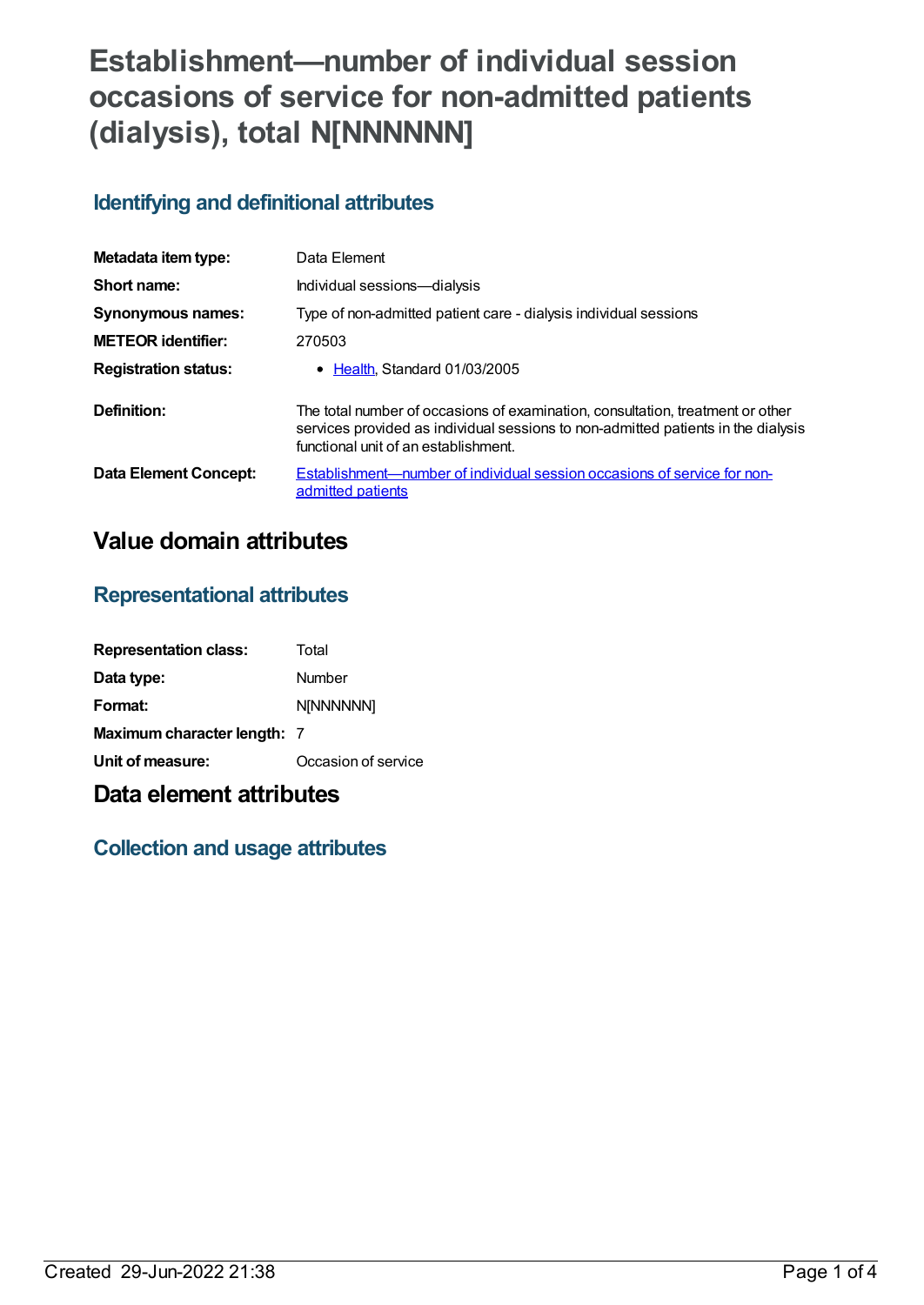| <b>Guide for use:</b>                  | Dialysis:                                                                                                                                                                                                                                                                                                                                                                                                                                                                                                                                                                                                                                                                                                                   |  |
|----------------------------------------|-----------------------------------------------------------------------------------------------------------------------------------------------------------------------------------------------------------------------------------------------------------------------------------------------------------------------------------------------------------------------------------------------------------------------------------------------------------------------------------------------------------------------------------------------------------------------------------------------------------------------------------------------------------------------------------------------------------------------------|--|
|                                        | This represents all non-admitted patients receiving dialysis within the<br>establishment. Where patients receive treatment in a ward or clinic classified<br>elsewhere (for example, an emergency department), those patients are to be<br>counted as dialysis patients and to be excluded from the other category. All forms<br>of dialysis which are undertaken as a treatment necessary for renal failure are to be<br>included.                                                                                                                                                                                                                                                                                         |  |
|                                        | This metadata item identifies types of services provided to non-admitted patients in<br>different institutional ways in different systems. It is not a summary casemix<br>classification.                                                                                                                                                                                                                                                                                                                                                                                                                                                                                                                                   |  |
|                                        | A patient who first contacts the hospital and receives non-admitted care, for<br>example through emergency departments, and is subsequently admitted, should<br>have both components of care enumerated separately. Where possible, non-<br>admitted occasions of service that are provided to patients who are subsequently<br>admitted should be identified as a subset of the total occasions of service.                                                                                                                                                                                                                                                                                                                |  |
|                                        | The list of Type of non-admitted patient care categories was to be developed using<br>typical functional units or cost centres within existing institutions. These would<br>include designated wards or departments and specialised clinics. Although the<br>current statistical/financial returns submitted to the various health authorities by their<br>hospitals do not provide a minimum subset, an effort has been made to define the<br>categories in respect to those areas commonly collected. Many functional units<br>provide services to both admitted patients and non-admitted patients, for example<br>pathology. Only occasions of service for non-admitted patients should be included<br>in this section. |  |
| <b>Collection methods:</b>             | The definition does not distinguish case complexity for non-admitted patients.                                                                                                                                                                                                                                                                                                                                                                                                                                                                                                                                                                                                                                              |  |
|                                        | For example, an occasion of service could vary in complexity from a simple urine<br>glucose test to a complete biochemical analysis of all body fluids. Ideally, average<br>case complexity values would be available for the various categories of non-<br>admitted patients in the same way that average diagnosis related group weighted<br>separations are becoming available for acute admitted patients. However, such<br>measures would require the development of patient record databases for non-<br>admitted patients. This does not imply an inadequacy in definition.                                                                                                                                          |  |
|                                        | For admitted patients the concept of a separation is widely accepted. Separations<br>can vary between admission for overnight observation to open heart surgery. The<br>issue of case complexity for both admitted and non-admitted patients is a separate<br>issue and beyond the scope of the proposed summary establishment-level activity<br>data.                                                                                                                                                                                                                                                                                                                                                                      |  |
| <b>Source and reference attributes</b> |                                                                                                                                                                                                                                                                                                                                                                                                                                                                                                                                                                                                                                                                                                                             |  |

| <b>Submitting organisation:</b> | National minimum data set working parties |
|---------------------------------|-------------------------------------------|
|                                 |                                           |

# **Relational attributes**

| <b>Related metadata</b><br>references:                      | Supersedes <b>EO</b> ccasions of service, version 1, Derived DE, NHDD, NHIMG,<br>Superseded 01/03/2005.pdf (14.7 KB) No registration status              |
|-------------------------------------------------------------|----------------------------------------------------------------------------------------------------------------------------------------------------------|
|                                                             | Supersedes <b>E</b> Type of non-admitted patient care, version 1, Derived DE, NHDD,<br>NHIMG, Superseded 01/03/2005.pdf (26.0 KB) No registration status |
| <b>Implementation in Data Set</b><br><b>Specifications:</b> | Public hospital establishments NMDSHealth, Superseded 21/03/2006                                                                                         |
|                                                             | Implementation start date: 01/07/2005                                                                                                                    |
|                                                             | Implementation end date: 30/06/2006                                                                                                                      |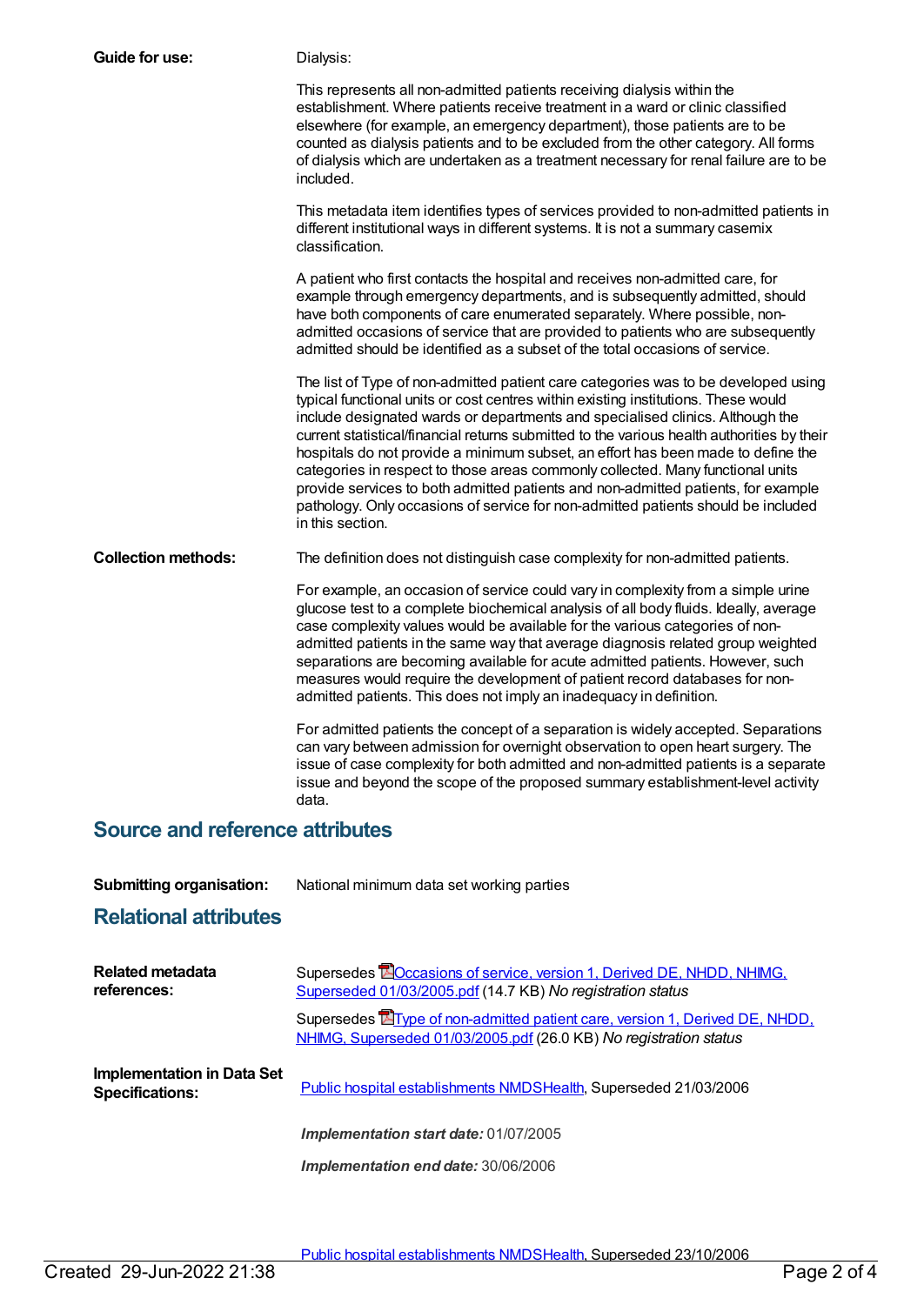*Implementation start date:* 01/07/2006 *Implementation end date:* 30/06/2007

Public hospital [establishments](https://meteor.aihw.gov.au/content/345139) NMDS 2007-08[Health](https://meteor.aihw.gov.au/RegistrationAuthority/12), Superseded 05/02/2008

*Implementation start date:* 01/07/2007 *Implementation end date:* 30/06/2008

Public hospital [establishments](https://meteor.aihw.gov.au/content/362302) NMDS 2008-09[Health](https://meteor.aihw.gov.au/RegistrationAuthority/12), Superseded 03/12/2008

*Implementation start date:* 01/07/2008 *Implementation end date:* 30/06/2009

Public hospital [establishments](https://meteor.aihw.gov.au/content/374924) NMDS 2009-10[Health](https://meteor.aihw.gov.au/RegistrationAuthority/12), Superseded 05/01/2010

*Implementation start date:* 01/07/2009

Public hospital [establishments](https://meteor.aihw.gov.au/content/386794) NMDS 2010-11[Health](https://meteor.aihw.gov.au/RegistrationAuthority/12), Superseded 18/01/2011

*Implementation start date:* 01/07/2010

*Implementation end date:* 30/06/2011

Public hospital [establishments](https://meteor.aihw.gov.au/content/426900) NMDS [2011-12Commonwealth](https://meteor.aihw.gov.au/RegistrationAuthority/10) Department of Health, Recorded 16/07/2015 [Health](https://meteor.aihw.gov.au/RegistrationAuthority/12), Superseded 07/12/2011

*Implementation start date:* 01/07/2011

*Implementation end date:* 30/06/2012

Public hospital [establishments](https://meteor.aihw.gov.au/content/470656) NMDS 2012-13[Health](https://meteor.aihw.gov.au/RegistrationAuthority/12), Superseded 07/02/2013

*Implementation start date:* 01/07/2012

*Implementation end date:* 30/06/2013

Public hospital [establishments](https://meteor.aihw.gov.au/content/504279) NMDS 2013-14[Health](https://meteor.aihw.gov.au/RegistrationAuthority/12), Superseded 11/04/2014

*Implementation start date:* 01/07/2013

*Implementation end date:* 30/06/2014